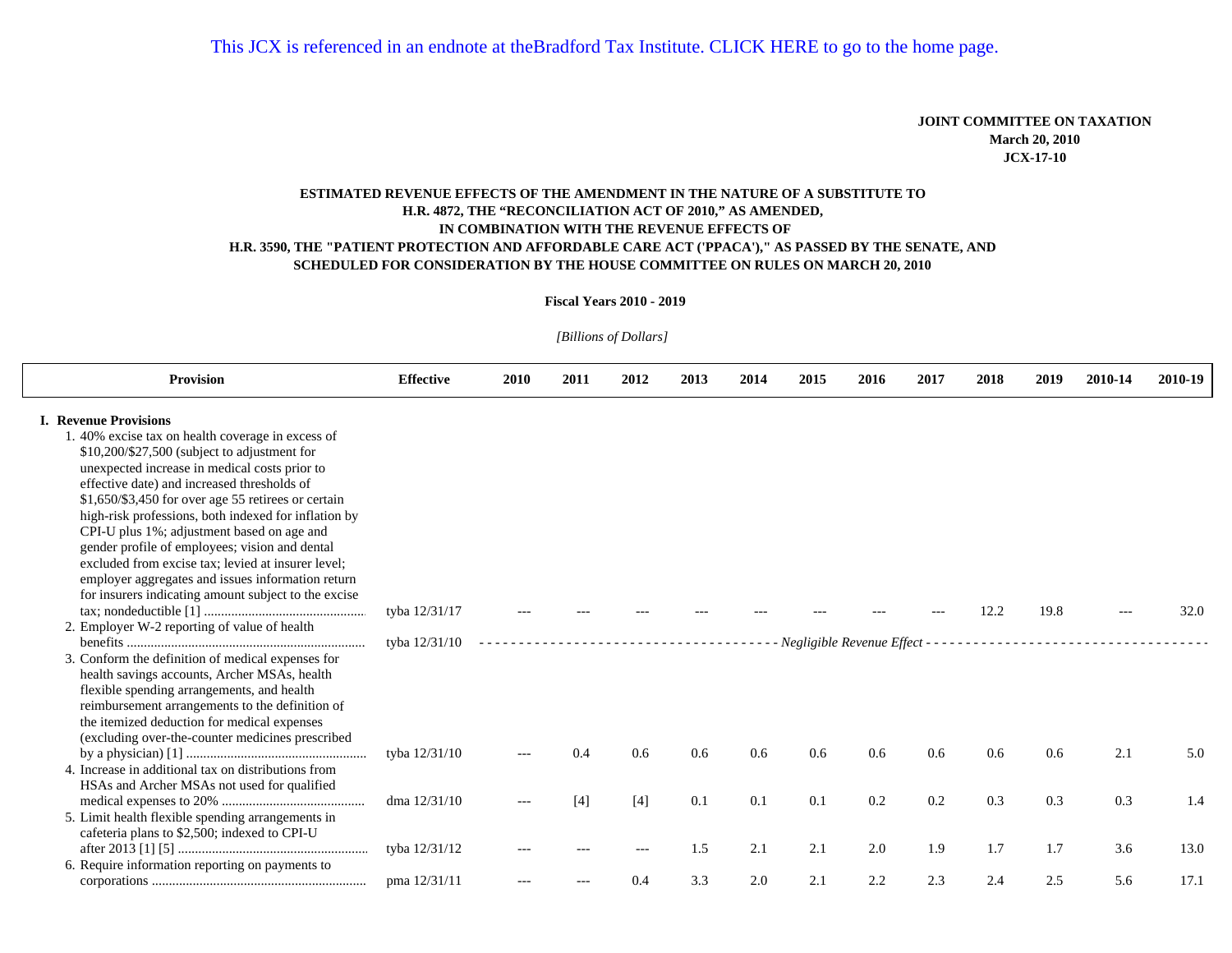|--|--|

| <b>Provision</b>                                                                                | <b>Effective</b> | 2010         | 2011   | 2012   | 2013         | 2014         | 2015       | 2016              | 2017         | 2018              | 2019         | 2010-14 | 2010-19 |
|-------------------------------------------------------------------------------------------------|------------------|--------------|--------|--------|--------------|--------------|------------|-------------------|--------------|-------------------|--------------|---------|---------|
| 7. Additional requirements for section $501(c)(3)$                                              |                  |              |        |        |              |              |            |                   |              |                   |              |         |         |
|                                                                                                 | tyba DOE         |              |        |        |              |              |            |                   |              |                   |              |         |         |
| 8. Impose annual fee on manufacturers and importers                                             |                  |              |        |        |              |              |            |                   |              |                   |              |         |         |
| of branded drugs (\$2.5 billion for 2011, \$2.8                                                 |                  |              |        |        |              |              |            |                   |              |                   |              |         |         |
| billion per year for 2012 and 2013, \$3.0 billion per                                           |                  |              |        |        |              |              |            |                   |              |                   |              |         |         |
| year for 2014 through 2016, \$4.0 billion for 2017,                                             |                  |              |        |        |              |              |            |                   |              |                   |              |         |         |
| \$4.1 billion for 2018, and \$2.8 billion for 2019 and                                          |                  |              |        |        |              |              |            |                   |              |                   |              |         |         |
|                                                                                                 | cyba 12/31/10    |              | 2.2    | 2.9    | 2.9          | 2.9          | 2.9        | 2.9               | 3.4          | 4.0               | 2.9          | 10.9    | 27.0    |
| 9. Impose 2.3% excise tax on manufacturers and                                                  |                  |              |        |        |              |              |            |                   |              |                   |              |         |         |
|                                                                                                 | sa 12/31/12      |              |        |        | 1.8          | 2.7          | 2.8        | 3.0               | 3.1          | 3.2               | 3.4          | 4.5     | 20.0    |
| 10. Impose annual fee on health insurance providers                                             |                  |              |        |        |              |              |            |                   |              |                   |              |         |         |
| (\$8 billion in 2014, \$11.3 billion in 2015 and 2016,                                          |                  |              |        |        |              |              |            |                   |              |                   |              |         |         |
| \$13.9 billion in 2017, \$14.3 billion in 2018, and                                             |                  |              |        |        |              |              |            |                   |              |                   |              |         |         |
|                                                                                                 | $[3]$            |              |        |        |              | 6.1          | 9.3        | 9.5               | 11.4         | 11.7              | 12.1         | 6.1     | 60.1    |
| 11. Study and report of effect on veterans health care                                          | <b>DOE</b>       |              |        |        |              |              |            | No Revenue Effect | المناسب      |                   |              |         |         |
| 12. Eliminate deduction for expenses allocable to                                               |                  |              |        |        |              |              |            |                   |              |                   |              |         |         |
|                                                                                                 | tyba 12/31/12    |              |        |        | 0.4          | 0.6          | 0.6        | 0.6               | 0.7          | 0.7               | 0.8          | 1.0     | 4.5     |
| 13. Raise 7.5% AGI floor on medical expenses                                                    |                  |              |        |        |              |              |            |                   |              |                   |              |         |         |
| deduction to 10%; AGI floor for individuals age                                                 |                  |              |        |        |              |              |            |                   |              |                   |              |         |         |
| 65 and older (and their spouses) remains at 7.5%                                                |                  |              |        |        |              |              |            |                   |              |                   |              |         |         |
|                                                                                                 | tyba 12/31/12    |              |        |        | 0.4          | 1.5          | 1.6        | 1.7               | 2.5          | 3.7               | 3.9          | 2.0     | 15.2    |
| 14. \$500,000 deduction limitation on taxable year                                              |                  |              |        |        |              |              |            |                   |              |                   |              |         |         |
| remuneration to officers, employees, directors,                                                 |                  |              |        |        |              |              |            |                   |              |                   |              |         |         |
| and service providers of covered health insurance                                               |                  |              |        |        |              |              |            |                   |              |                   |              |         |         |
|                                                                                                 | [6]              |              |        |        | 0.1          | 0.1          | 0.1        | 0.1               | 0.1          | 0.1               | 0.1          | 0.2     | 0.6     |
| 15. Broaden Medicare Hospital Insurance Tax Base                                                |                  |              |        |        |              |              |            |                   |              |                   |              |         |         |
| for High-Income Taxpayers - additional HI tax of                                                |                  |              |        |        |              |              |            |                   |              |                   |              |         |         |
| of 0.9% on earned income in excess of                                                           |                  |              |        |        |              |              |            |                   |              |                   |              |         |         |
| \$200,000/\$250,000 (unindexed) [1], and                                                        |                  |              |        |        |              |              |            |                   |              |                   |              |         |         |
| Unearned Income Medicare Contribution on 3.8%<br>on investment income for taxpayers with AGI in |                  |              |        |        |              |              |            |                   |              |                   |              |         |         |
| excess of \$200,000/\$250,000 (unindexed)                                                       |                  | $-$          |        | 1.3    | 20.5         | 16.6         | 29.3       | 32.7              | 34.8         | 36.6              | 38.5         | 38.3    | 210.2   |
| 16. Modification of section 833 treatment of certain                                            | tyba 12/31/12    |              |        |        |              |              |            |                   |              |                   |              |         |         |
|                                                                                                 | tyba 12/31/09    |              | 0.1    | 0.1    |              |              |            |                   |              |                   |              | 0.2     | 0.4     |
| 17. Impose 10% excise tax on indoor tanning services                                            | spo/a $7/1/10$   | $[4]$<br>[4] | 0.2    | 0.2    | $[4]$<br>0.3 | $[4]$<br>0.3 | [4]<br>0.3 | $[4]$<br>0.3      | $[4]$<br>0.3 | $[4]$<br>0.3      | $[4]$<br>0.3 | 1.0     | 2.7     |
|                                                                                                 |                  |              |        |        |              |              |            |                   |              |                   |              |         |         |
|                                                                                                 |                  | [4]          | 2.9    | 5.5    | 31.9         | 35.6         | 51.8       | 55.8              | 61.3         | 77.5              | 86.9         | 75.8    | 409.2   |
| <b>Other Provisions</b>                                                                         |                  |              |        |        |              |              |            |                   |              |                   |              |         |         |
| 1. Provide income exclusion for specified Indian                                                |                  |              |        |        |              |              |            |                   |              |                   |              |         |         |
|                                                                                                 | $[7]$            | $---$        | $[2]$  | $[2]$  | $[2]$        | $[2]$        | $[2]$      | $[2]$             | $[2]$        | $[2]$             | $[2]$        | $[2]$   | $[2]$   |
| 2. Simple cafeteria plan nondiscrimination safe                                                 |                  |              |        |        |              |              |            |                   |              |                   |              |         |         |
|                                                                                                 | tyba 12/31/10    |              |        |        |              |              |            |                   |              |                   |              |         |         |
| 3. Qualifying therapeutic discovery project credit                                              |                  |              |        |        |              |              |            |                   |              |                   |              |         |         |
|                                                                                                 | [8]              | $-0.4$       | $-0.2$ | $-0.1$ | $-0.1$       | $[2]$        | $[2]$      |                   |              |                   |              | $-0.9$  | $-0.9$  |
| 4. Exclusion for assistance provided to participants in                                         |                  |              |        |        |              |              |            |                   |              |                   |              |         |         |
| State student loan repayment programs for certain                                               |                  |              |        |        |              |              |            |                   |              |                   |              |         |         |
|                                                                                                 | tyba 12/31/08    | $[2]$        | $[2]$  | $[2]$  | $[2]$        | $[2]$        | $[2]$      | $[2]$             | $[2]$        | $\lceil 2 \rceil$ | $[2]$        | $[2]$   | $-0.1$  |
|                                                                                                 |                  |              |        |        |              |              |            |                   |              |                   |              |         |         |